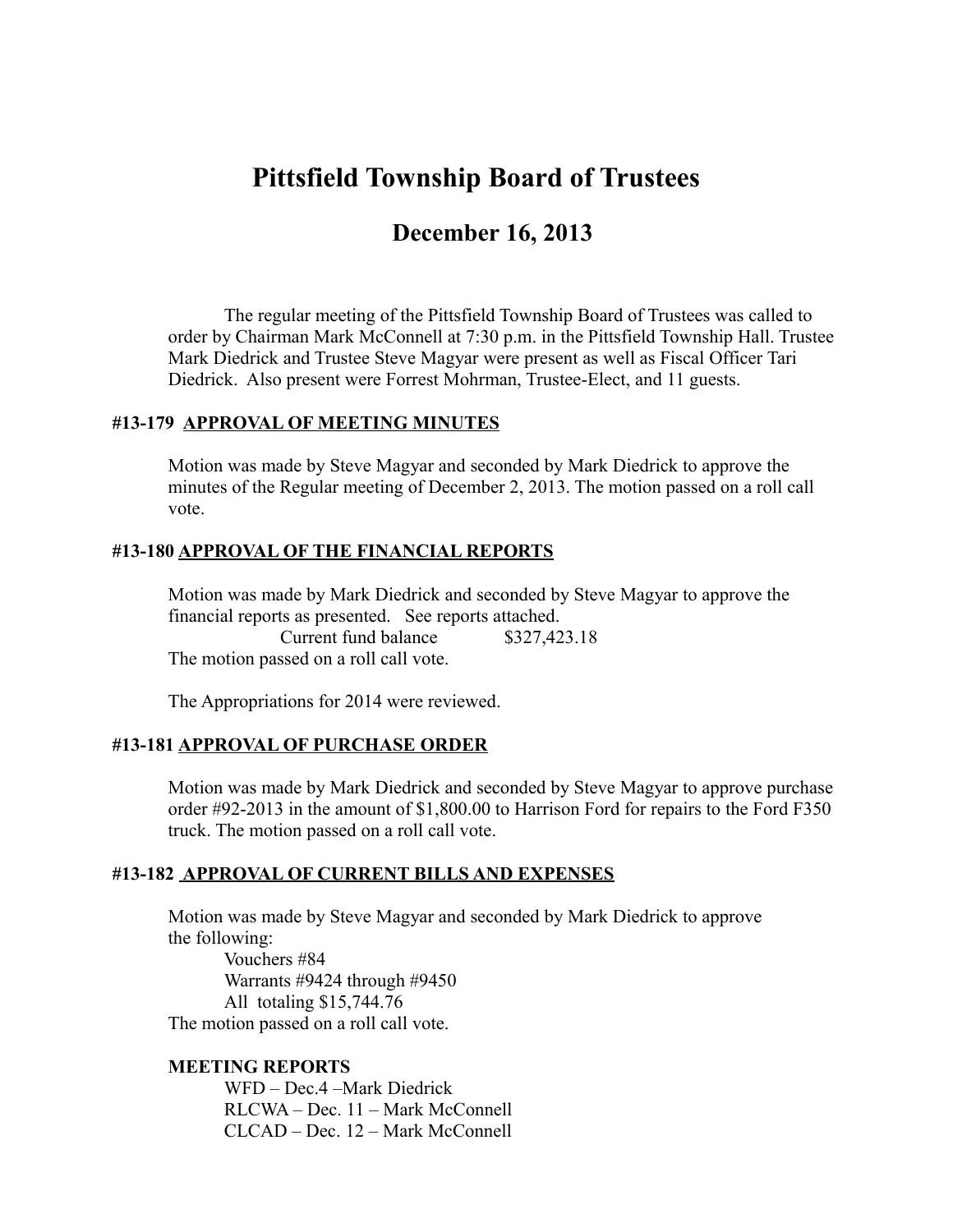#### **#13-183 APPOINTMENT OF WALT PERDELL TO THE BOARD OF ZONING APPEALS FOR PITTSFIELD TOWNSHIP**

Motion was made by Mark Diedrick and seconded by Steve Magyar to appoint Walt Perdell as the Alternate for the Board of Zoning Appeals for Pittsfield Township. The motion passed on a roll call vote.

#### **#13-184 RE-APPOINTMENT OF ALAN HAINES TO THE PITTSFIELD TOWNSHIP ZONING BOARD FOR ANOTHER FIVE-YEAR TERM**

Motion was made by Mark Diedrick and seconded by Steve Magyar to re-appoint Alan Haines to the Pittsfield Township Zoning Board for another five-year term. The motion passed on a roll call vote.

#### **#13-185 RE-APPOINTMENT OF CHARLES HARMON TO THE PITTSFIELD TOWNSHIP BOARD OF ZONING APPEALS FOR ANOTHER FIVE-YEAR TERM**

Motion was made by Mark Diedrick and seconded by Steve Magyar to re-appoint Charles Harmon to the Pittsfield Township Board of Zoning Appeals for another five-year term. The motion passed on a roll call vote.

#### **#13-186 APPROVAL TO PURCHASE FOUR \$25.00 GIFT CARDS TO GIVE TO THREE VOLUNTEERS TO THE TOWNSHIP AND AS A DOOR PRIZE FOR THE LCTA MEETING IN DECEMBER**

Motion was made by Mark Diedrick and seconded by Steve Magyar to approve the purchase of four \$25.00 gift cards to be given to three volunteers to the Township and one as a door prize for the LCTA meeting in December. The motion passed on a roll call vote.

#### **#13-187 APPROVAL TO REVOKE THE CERTIFICATION OF PITTSFIELD TOWNSHIP TO PROVIDE COMMERCIAL BUILDING INSPECTIONS AND COMMERCIAL CODE ENFORCEMENTS**

Motion was made by Steve Magyar and seconded by Mark Diedrick to revoke the certification of Pittsfield Township to provide commercial building inspections and commercial code enforcements. With this resolution, the above services would be maintained by the Ohio Board of Building Standards. The State would provide the commercial building inspections and code enforcements beginning in January 2014. The motion passed on a roll call vote.

Discussion was held concerning a Dumpster Day in January. It was decided to have two 40 yard dumpsters available to residents on Saturday, January 11, 2014. Postcards will be mailed to inform Pittsfield Township residents.

**ZONING BUSINESS –** David Mull, representative of the Pittsfield Township Zoning Board, presented the Trustees with a re-written zoning amendment concerning the storage of human waste, industrial waste, and sewage in residentially-zoned areas. The Trustees